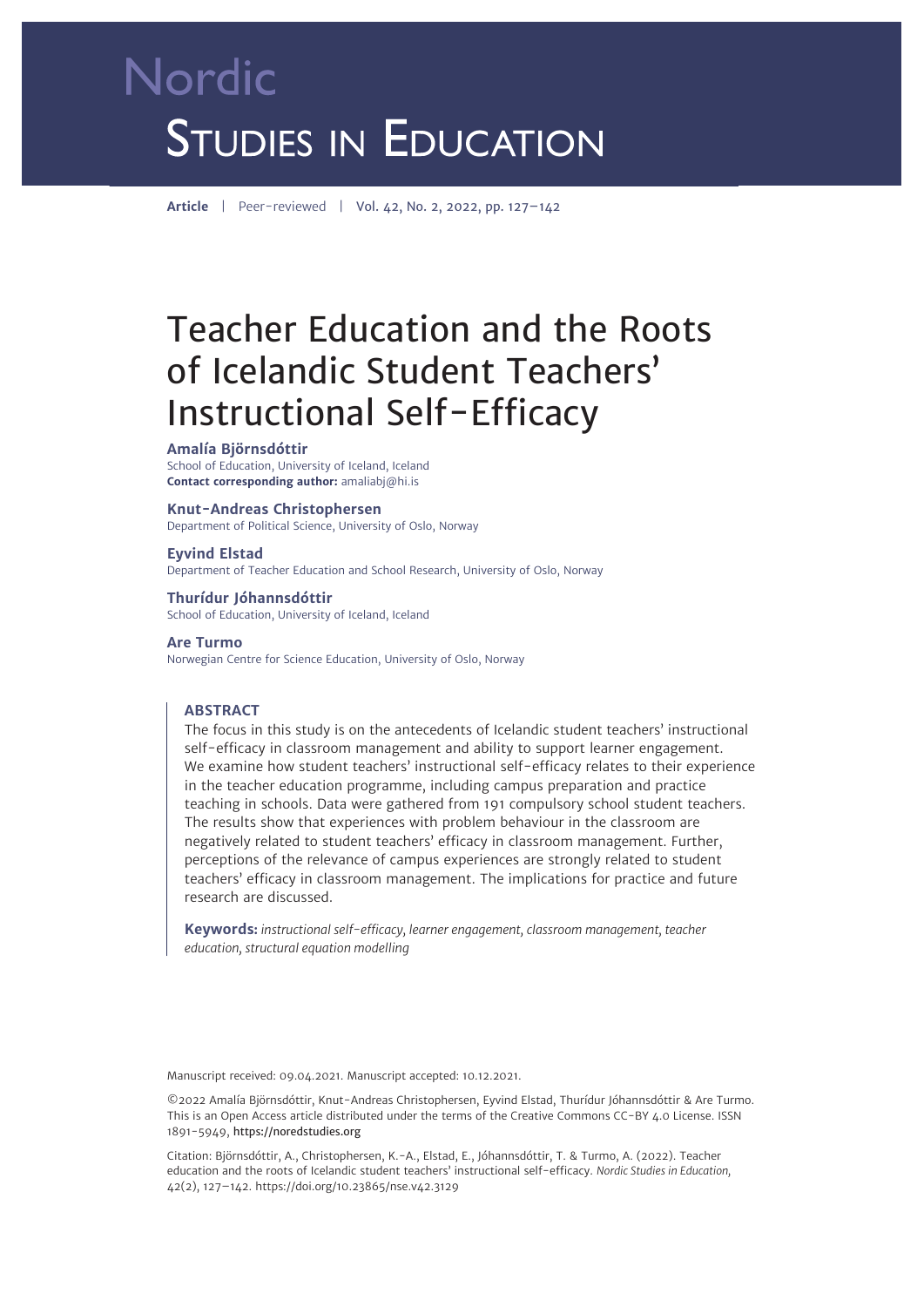## **Introduction**

The recruitment of new schoolteachers is a concern in many countries; moreover, many teachers quit the profession within their first years of teaching (Darling-Hammond, 2012). This has been the case in recent decades in Iceland (Jóhannsdóttir & Björnsdóttir, 2018). This unfortunate situation has led coordinators of teacher education programmes to reflect on how they can put more emphasis on preparing student teachers to face these challenging aspects of their future teaching career. Because student teachers are met with diverse challenges, they must be able to master a range of skills during their placement in practice schools, as well as in their upcoming roles as teachers. However, some skills seem to be more vital than others when implementing good teaching practices, including teachers' instructional self-efficacy beliefs, which are considered by several researchers to be a key component of these practices (Skaalvik & Skaalvik, 2007, 2010; Woolfolk et al, 1990).

Bandura defined self-efficacy as "beliefs in one's capabilities to organise and execute the courses of actions required to produce given attainments" (Bandura, 1997, p. 3). Self-efficacy beliefs influence individuals' thoughts and feelings, which in turn enable or inhibit actions (Bandura, 1986) and thus concern students' performance capabilities rather than their personal qualities (Zimmerman, 2000). Bandura (1993) stated that "teachers who lack a secure sense of instructional efficacy show weak commitment to teaching".

The term 'instructional self-efficacy' encompasses student teachers' feelings of uncertainty regarding both their classroom management skills and ability to engage learners. Briefly stated, the term involves teachers' belief in themselves to be capable of successfully carrying out classroom instructions (Ibrahim et al., 2020). Instructional self-efficacy predicts students' engagement level and teachers' classroom management skill (Maclellan, 2017); quite often, teachers with a high level of instructional self-efficacy are more persistent and make greater efforts to overcome classroom challenges than teachers with lower levels of it (Tschannen-Moran et al, 1998). These issues are therefore highly relevant in teacher education. The enhancement of student teachers' self-efficacy should therefore be emphasised in teacher education programmes because it is likely to help them cope with challenges and improve their professional performance .

Our research adds to the corpus of research literature on teacher education focusing on how student teachers' experience of a teacher education programme may influence their instructional self-efficacy when preparing for their professional life (Zee & Koomen, 2016).

Teacher education programmes include both on-campus academic studies and practice teaching in schools, both of which are considered important parts of teacher training. Hence, we presume that the antecedents of student-teacher instructional self-efficacy are based on both campus preparation in the form of teacher education programmes and off-campus experiences in practice schools. The purpose of this article is to explore the way in which the teacher education programme for compulsory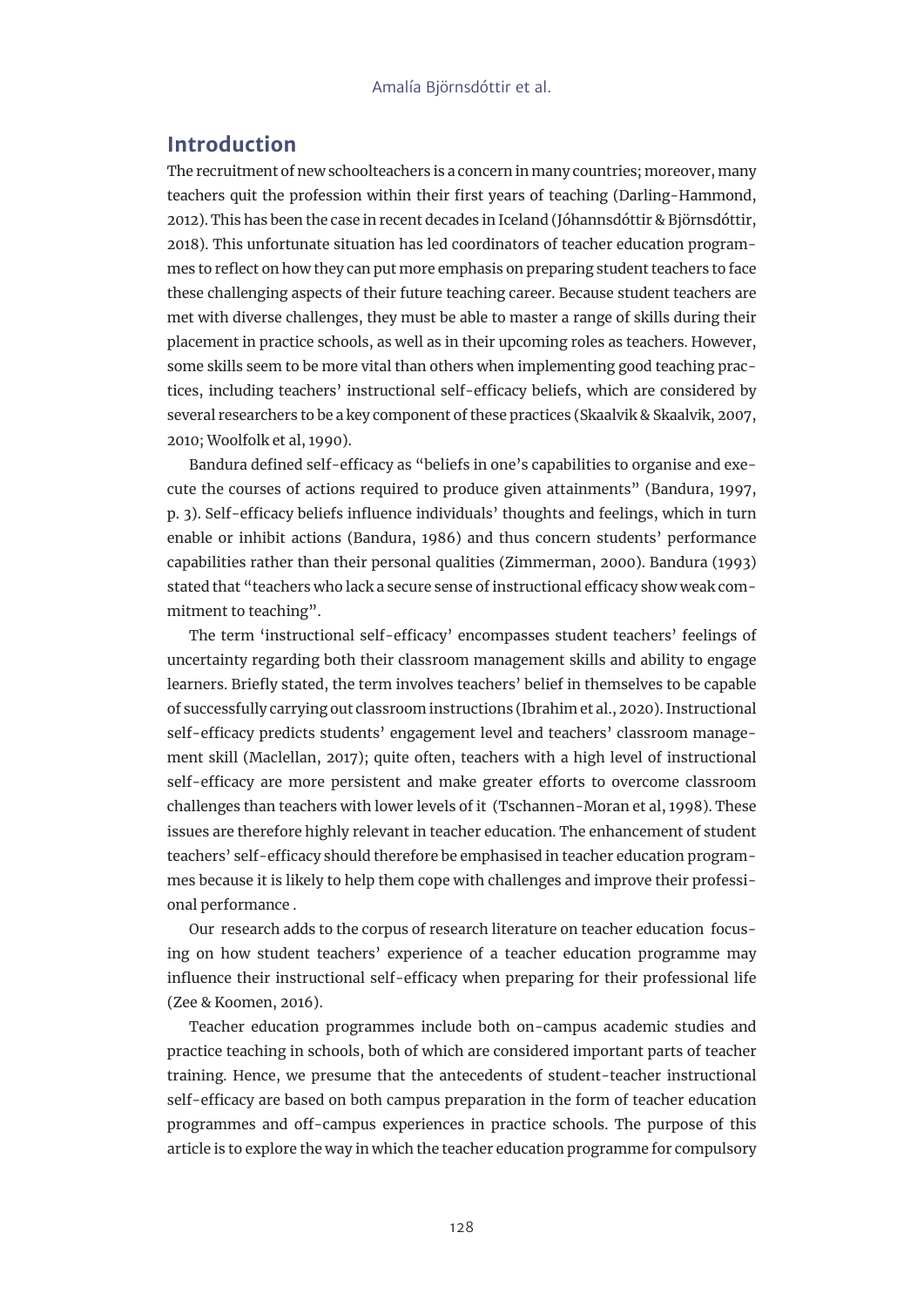school teachers at the University of Iceland enhances student teachers' instructional self-efficacy.

## **The Context: Compulsory Schools and Teacher Education in Iceland**

Iceland faces challenges in terms of its school performance and recruitment of an adequate number of qualified teachers. This is a serious situation because both teacher characteristics and teaching quality influence pupil achievement (Seidel & Shavelson, 2007). In 2018, the Programme for International Student Assessment (PISA) revealed that Icelandic 15-year-olds' reading and science competence had deteriorated since the turn of the century, while their competence in math had slightly improved (OECD, 2019a). Compared to the Organisation for Economic Cooperation and Development (OECD) average, only a small proportion of pupils in Iceland performed at high levels of proficiency. Moreover, pupils living in rural areas achieved lower scores than those living in the Reykjavík area (Menntamálastofnun, 2019); in addition, lower socioeconomic status is related to PISA scores (Gísladóttir et al., 2019; Jónsson, 2019). These trends are worrisome for all stakeholders, including politicians, educators, and parents, and the difficulty of recruiting qualified teachers adds to their concerns. On other other hand, when compared to other OECD countries (OECD, 2019b), most Icelandic students feel a sense of belonging in their compulsory school. They are also more satisfied with their life in general, and incidents of truancy and bullying are lower. According to OECD figures  $(2019a)^1$ , the average score for discipline problems in Icelandic classrooms among 15–16 year olds is similar to the average score in OECD countries. However, the results of [the OECD Teaching and Learning International](https://www.oecd.org/education/talis/)  [Survey](https://www.oecd.org/education/talis/) (TALIS) indicate that Icelandic teachers spend more time managing classroom behaviour and lose more instructional time due to students' disruptive behaviour than their counterparts in other Nordic countries (Ólafsson, 2019).

The current compulsory school teacher education at the University of Iceland dates back to a reform implemented in 2008, when the then three-year B. Ed. in teacher education was extended to five years, thus requiring students to obtain a master's degree in order for them to qualify as a teacher. At the University of Iceland, the aim of this change was to make teacher education more research-based and increase the emphasis on practice teaching in collaboration with schools (Bjarnadóttir, 2012; Sigurðardóttir et al., 2018). A five-year teacher education can be either an integrated five-year programme combining theoretical education in universities and practice teaching in schools or a consecutive two-year programme in practical pedagogy and didactics for those who already have an undergraduate degree (BA/BS) in one or more of the compulsory school system's teaching subjects. Traditionally, the University of Iceland's five-year integrated programme has enrolled the majority of Iceland's compulsory

<sup>1</sup> For instance, 24% of pupils in Iceland (OECD average: 26%) reported that in all or most lessons, their teacher has to wait a long time for pupils to be quiet (OECD, 2019).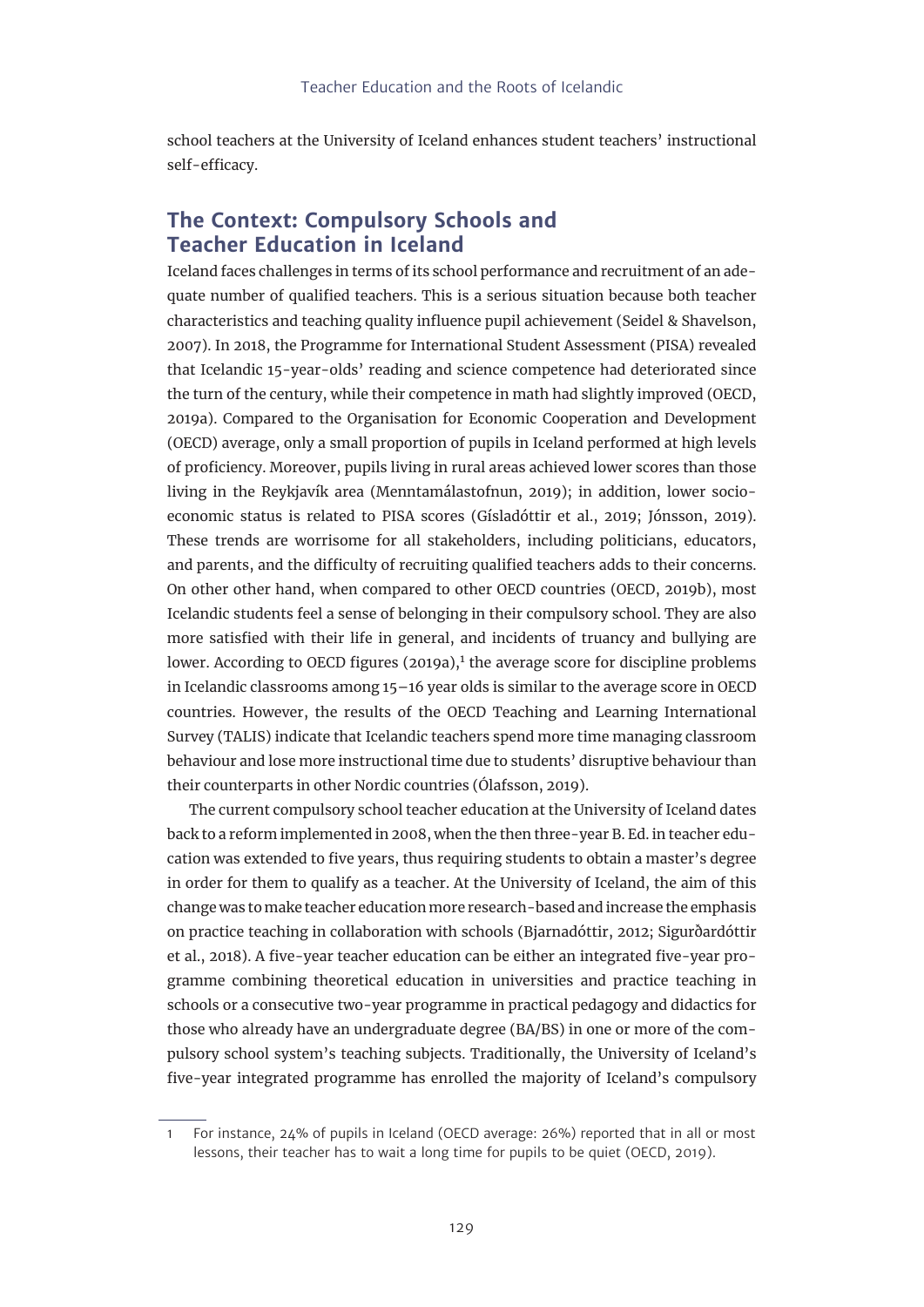school student teachers. Students take credit-awarding school subjects, including didactics and general educational theory, while practice teaching in schools is connected to both academic areas (Sigurðardóttir et al., 2018). Similar to many other teacher education programmes, practice teaching at the University of Iceland is organised so that student teachers first observe lessons before taking them over (either partially or completely). Student teachers are supervised by school mentors during their practice period, although only a small percentage of these mentors have formal training. It is common for a teacher educator from the university to visit the practice school to observe student teachers' performance toward the end of their practice period.

After the extension of teacher education in Iceland from three to five years, the number of applicants to teacher education programmes declined. The student dropout rate also increased, which resulted in a sharp drop in the number of graduates (Jóhannsdóttir & Björnsdóttir, 2018). A recent study has revealed that in 2011, 48.6% of certified compulsory schoolteachers who were under the compulsory retirement age in Iceland were not working in the profession (Eyjólfsson & Jónsson, 2017). Indeed, although only 65% of student teachers who graduated from 2002 to 2012 had begun working as teachers within five years of graduation, it appears that students graduating from five-year teacher education programmes are more likely to enter the profession. For example, a survey of the first three cohorts of graduates from the five-year programme at the University of Iceland showed that over 91% of graduates started teaching right away, and 96% were teaching two years after graduation. This is a considerably higher proportion than that of previous graduates of the three-year programme (Sigurðardóttir & Kjartansdóttir, 2018). The new teachers were generally satisfied with their five-year education; however, they felt that 1) there was too much emphasis on academic theory, and 2) the practical training needed improvement (Sigurðardóttir et al., 2018; Sigurðardóttir & Kjartansdóttir, 2018).

Because of the current low number of graduates, it has become even more important to explore the factors related to student teachers' instructional self-efficacy. This highlights the need to create conditions that will further motivate student teachers to enter the teaching profession. The participants in Eyjólfsson and Jónsson's (2017) study described the importance of receiving formal support from either a mentor teacher or the principal when they were taking their first steps as teachers, as receiving this support enhanced their self-confidence and well-being and decreased the likelihood of their quitting the profession.

Similarly, "self-confidence" is a term that is closely related to self-efficacy. Therefore, it is interesting to explore further student teachers' experience in their teacher education programme to understand how this relates to their instructional self-efficacy. More knowledge about both university-based studies and school-based practice teaching is needed. Acquiring more information about these two aspects of teacher education and their interrelation may enable the initiation of appropriate measures to improve teacher education programmes in Iceland. The problems involved in recruiting an adequate number of qualified teachers in Icelandic schools and ensuring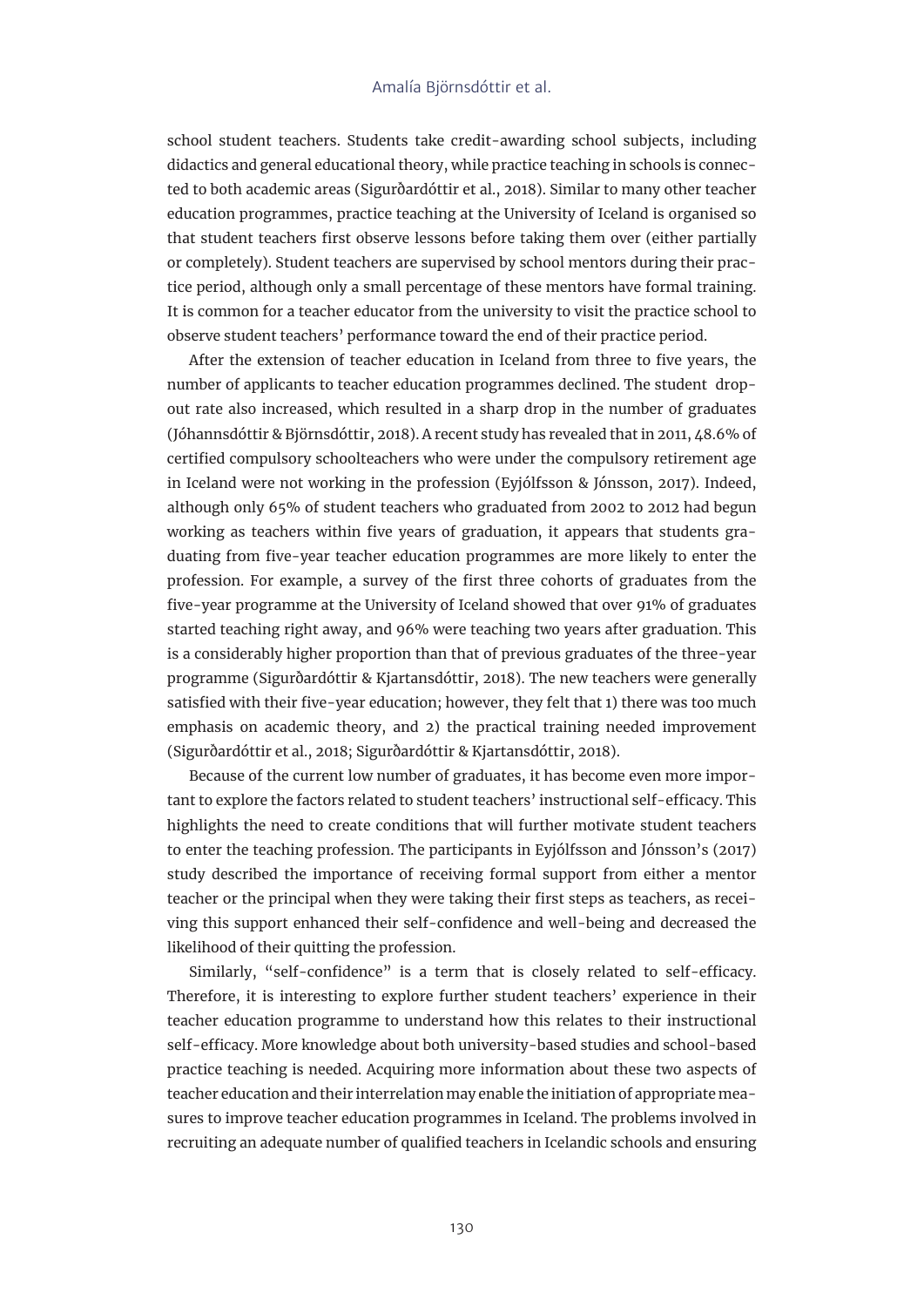that those who enter the profession are likely to continue stressing the importance of gaining a better understanding how teachers' self-efficacy beliefs are encouraged in teacher education programmes.

### **Theoretical Framework**

Teacher education lays the foundation of all teaching skills, making the quality of teacher education very important. Bandura (1997) proposed that it is not enough to have knowledge and be motivated to perform tasks; rather, the concept of self-efficacy is a type of generative capability in which cognitive, social-emotional, and behavioural sub-skills must be orchestrated for a person to fulfil an occupational role such as teaching. According to Bandura (1997, p. 3), "Self-referent thoughts activate cognitive, motivational, and affective processes that govern the translation of knowledge and abilities into proficient action." Therefore, a teacher's efficacy beliefs act as important organising and motivational forces in their instructional practice. Teachers develop adequate self-efficacy when they overcome the obstacles confronted in their work, manage classroom behaviour, and influence pupils' achievement (Tschannen-Moran et al., 1998).

Thus, in addition to equipping student teachers with appropriate teaching skills, it is important that teacher education programmes create opportunities for student teachers to build adequate instructional self-efficacy. Student teachers prepare themselves for teaching through taking on-campus courses as well as participating in off-campus experiences in school practice, both of which are presumed to support them in overcoming any future obstacles and/or challenges they will face their occupational role as teachers. Receiving personal support from their academic mentors is believed to help student teachers cope with managerial challenges in the classroom as well as their ability to engage pupils in academic tasks (Jónsdóttir, 2012; Zeichner, 1992). We are assuming here that the perceived relevance of campus courses to teaching practice, challenges in classroom management, and support from school mentors are important factors that are related to student teachers' instructional self-efficacy, including classroom management and learner engagement (see Figure 1).

Extensive research has focussed on several aspects of teacher efficacy (for instance, Gibson & Dembo, 1984; Hoy & Woolfolk, 1993; Klassen et al., 2010; Tschannen-Moran & Woolfolk Hoy, 2001, 2007; Künsting et al., 2016; Teiget al., 2019) and student teachers' sense of self-efficacy in teaching (for instance, Hebert et al., 1998; Liaw, 2009; Lin & Gorrell, 2001; Woolfolk & Hoy, 1990; Depaepe & König, 2018). In this study, we focus on two aspects of student teachers' self-efficacy: self-efficacy linked to classroom management and self-efficacy linked to learner engagement and cognitive activation in classroom situations (Skaalvik & Skaalvik, 2007). We have identified these as two aspects of instructional self-efficacy. Furthermore, we argue that successful experiences in classroom management and learner engagement are important conditions for students to develop the long-term motivation needed for them to become a teacher.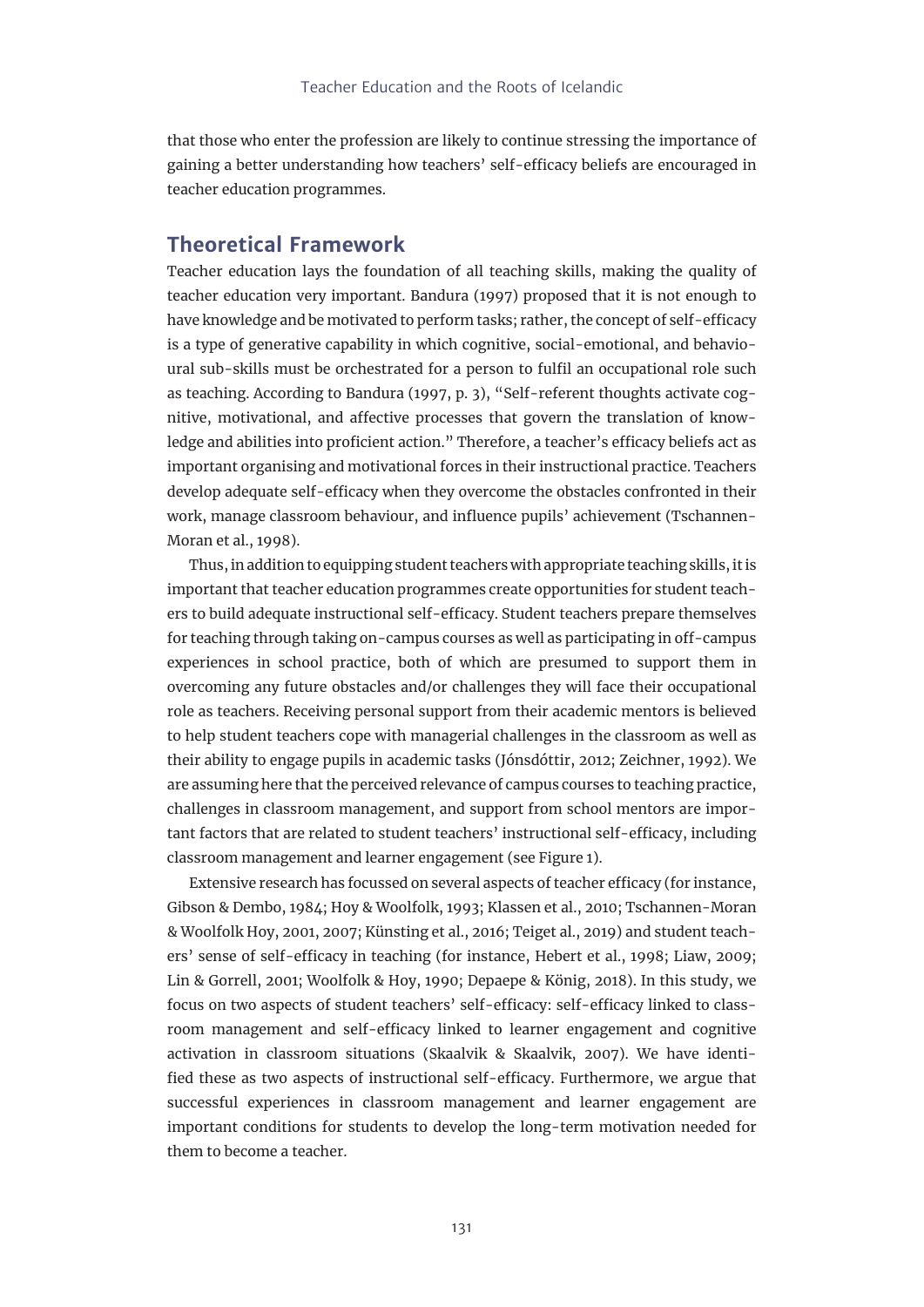Disciplinary problems may make significant cognitive demands on student teachers' level of awareness during their school practice (Reschke & Hegland, 1999; Şad & Göktaş, 2014). Teaching situations during practice teaching may involve complex challenges that might be experienced as demanding. For instance, a student teacher may need to manage challenging pupils while also managing teaching content. Classroom management tasks are unique in that disruptive situations must often be tackled on the spot; in other words, a student teacher has a very limited amount of time to decide how best to manage an unexpected situation. (An experienced teacher will often tackle such problems more quickly and easily.) All these aspects together place demands on a student teacher's cognitive capacity (Leinhardt & Greeno, 1986). For student teachers who do not possess procedural knowledge regarding classroom management and instruction (like experienced teachers do), situations that require both academic knowledge and behavioural management can be demanding. One plausible explanation for why this is so is overloaded cognitive processing capacity (Feldon, 2007; Paas et al., 2004; Moos & Pitton, 2014). When student teachers get more experience, this might nurture a basis for the proceduralisation (Anderson, 1987) of adequate classroom management skills and, over time, reduce the pressure on their cognitive processing capacity. Additionally, when a repertoire of actions based on managerial skills has first been established, it will become easier for student teachers to tackle disciplinary challenges that arise in their classroom.

Student teachers may be uncertain about their classroom management skills when they are developing their ability to maintain discipline while simultaneously coping with certain pupils' disruptive behaviour. Therefore, we assume that disruptive behaviour in the classroom (pupils breaking the rules or making noise) is negatively related to student teachers' instructional self-efficacy (Hypotheses 1 and 2, Table 2). We do not propose that this relationship has a one-way causal explanation; for instance, a student teacher's behaviour itself may elicit pupils' disruptive behaviour (i.e., a reciprocal relationship).

Student teachers are particularly vulnerable at the beginning of their teaching careers and, as a result, require substantial support from their fellow students and school mentors. Student teachers require support and supervision in the form of feedback from the school mentor both during and after their practice teaching lessons. We assume that school mentors play a crucial role in helping student teachers overcome experiences in classrooms that may negatively influence their efficacy beliefs. Meetings with school mentors at the practice schools where student teachers are through dialogue given clear and direct feedback about their teaching performance and what is expected of them during their school practice will support student teachers' understanding of what they should do to improve as teachers and how to prioritise daily tasks (Lejonberg & Tiplic, 2016). Studies have shown that student teachers' self-efficacy increases during teacher education but decreases during their first year of teaching (Woolfolk Hoy, 2000; Woolfolk Hoy & Burke-Spero, 2005).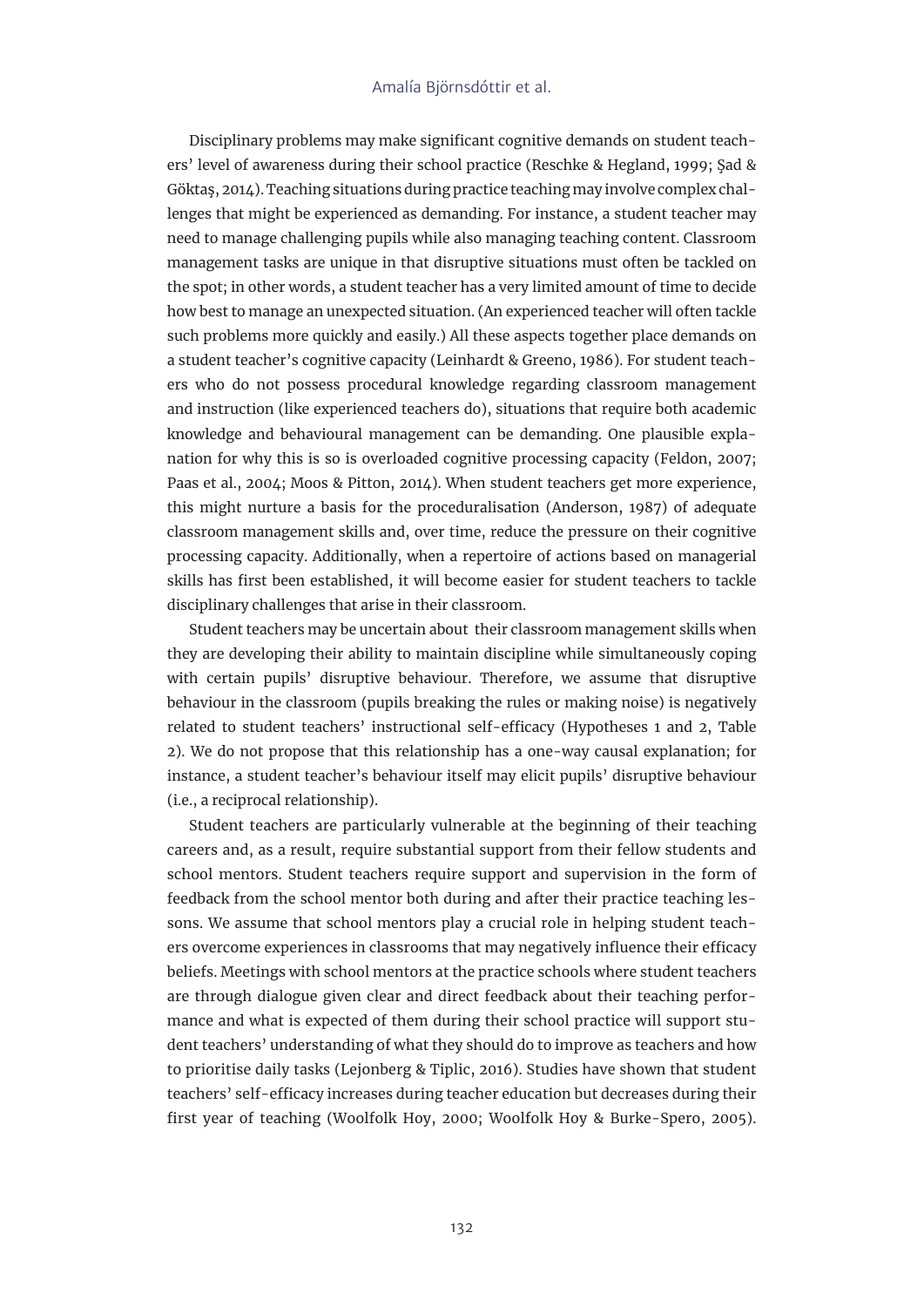#### Teacher Education and the Roots of Icelandic

These findings indicate that the support of school mentors during student teachers' practice teaching periods is an important opportunity to enhance instructional self-efficacy. School mentors in Icelandic compulsory schools are experienced teachers who are willing to take on the task of supporting their student teachers. Therefore, we expect that Icelandic school mentors' support in the form of dialogue is positively related to student teachers' instructional self-efficacy (Hypotheses 3 and  $\Delta$ , Table 2).

Similar to other countries, teacher education in Iceland forms the foundation of knowledge on which student teachers are supposed to develop instructional skills, including a mastery of subject content, classroom management, and other aspects of teachers' work; that is, they are to form knowledge about instruction, or so-called declarative knowledge. By practising the use of this declarative knowledge in professionally relevant situations, it is internalised and partly automated, in turn becoming procedural knowledge. The foundation on which to build these skills is the perception of the relevance of on-campus teaching to a teacher-education programme. While scant research is available on how campus-based teaching influences student teachers' instructional self-efficacy, some studies indicate that perceptions of campusbased teaching's relevance may nurture instructional self-efficacy (Christophersen et al., 2016; Juuti et al., 2018). We assume that the higher the perceived relevance of campus teaching, the more instructional self-efficacy is nurtured (Hypotheses 5 and 6, Table 2).

We do not believe that the relationships between the exogenous and endogenous variables in the hypothesised model are to be understood via nomological necessity, much like what happens in a clock (the covering law principle, Hempel, 1965). However, in our view, what happens in connection with teacher education is also not as volatile as when clouds form in the sky (the metaphor originated in Popper, 1972). We are unable to assert particular and detailed causal processes that explain student teachers' school practice; rather, the concept that we rely on is mechanisms: "mechanisms are frequently occurring and easily recognizable causal patterns that are triggered under generally unknown conditions or with indeterminate consequences" (Elster, 1998, p. 45). We believe that experiences during practice teaching in schools and perceptions of messages in campus courses may have consequences for the self-efficacy of student teachers because these experiences are antecedent factors. Our subsequent empirical investigation aims to explore the strength of these relationships.

## **Material and Method**

#### Instrument of Measurement

We designed a multi-item survey (see Table 1) based partly on our own constructs and items (where we relied on principles deduced from Haladyna & Rodriguez, 2013) and partly on adapting existing instruments of measurement (Skaalvik & Skaalvik, 2007) to our own research purposes.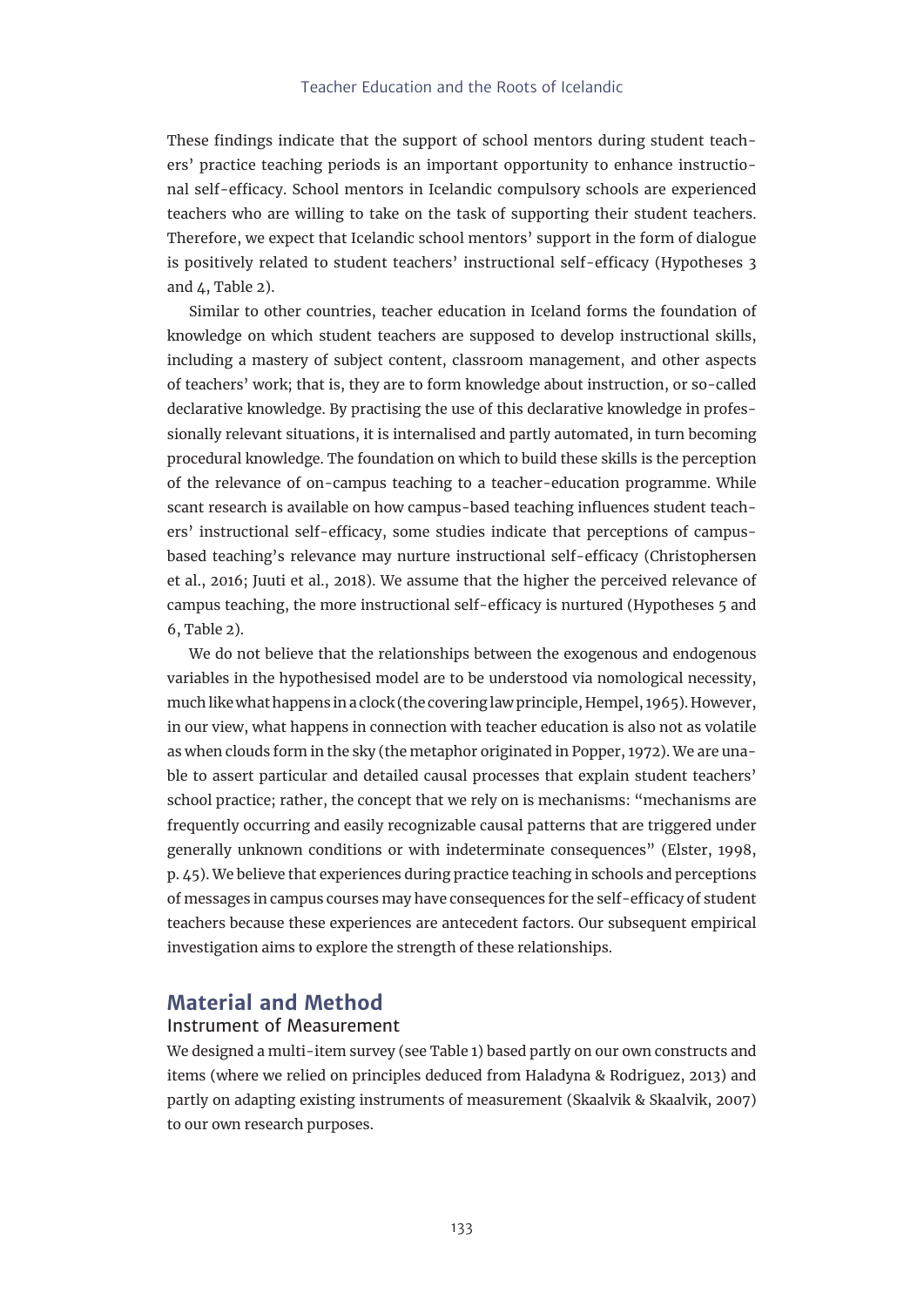#### **Table 1:** Research instrument

(Numbers correspond to the items in the model).

#### **Perceived Relevance to Campus Teaching (PP)**

On a 7-point scale, with "disagree completely" and "agree completely" as the two extremes, the students were asked to indicate their views on the following statements:

W35. In the educational theory teaching, I am given practical examples from actual teaching. W<sub>38</sub>. In the educational theory teaching, the connection between pedagogic theory and practice is made clear.

W40. In the subject didactics teaching, I am familiarised with academic content that is relevant for the work of a teacher.

W42. In the subject didactics teaching, the connection between subject didactic theory and practice is made clear.

#### **Perceived Feedback from School Mentors (SS)**

On a 7-point scale, with "disagree completely" and "agree completely" as the two extremes, the students were asked to indicate their views on the following statements:

W51. Mentoring meetings at the practice school help me to understand what I should do to improve as a teacher.

W53. The school mentors at the practice schools give me clear and direct feedback about my performance.

W54. The feedback from the school mentors at the practice schools is closely related to what I have actually achieved.

W55. The feedback from the school mentors at the practice schools makes it clear what is expected of me as a student teacher.

#### **Perceived Discipline Problems During Teaching Practice (PB)**

On a 7-point scale, with "never" and "very often" as the two extremes, the students were asked to indicate to what extent they have experienced discipline problems during their teaching practice:

In the final period of practice, you taught one or more classes. How often did the events listed below occur during your classes?

W83. Pupils disturbing their fellow pupils in their work

W86. Pupils breaking class rules

W88. Pupils making unnecessary noise

W90. Pupils leaving their desks without asking for permission

#### **Self-Efficacy in Classroom Management (CM)**

On a 7-point scale, with "to a very little extent" and "to a very great extent" as the two extremes, the students were asked to indicate their assessments of the following statements:

To what extent will you, as a future teacher:

W10. Manage to tackle the most troublesome pupils? W11. Manage to get the pupils to follow school rules? W12. Manage to create a safe environment for all pupils?

#### **Self-Efficacy in Cognitive Activation of Pupils (EN)**

On a 7-point scale, with "to a very little extent" and "to a very great extent" as the two extremes, the students were asked to indicate their assessments of the following statements:

To what extent will you, as a future teacher:

W6. Manage to motivate those pupils who show little interest in schoolwork?

W7. Manage to make pupils believe that they can do well at school?

W8. Manage to stimulate pupils to value learning?

#### Survey Investigation

A survey was carried out among 244 Icelandic student teachers enrolled in all years of a five-year integrated compulsory school teacher education programme at the University of Iceland. The number of respondents in the analysis is 191 (244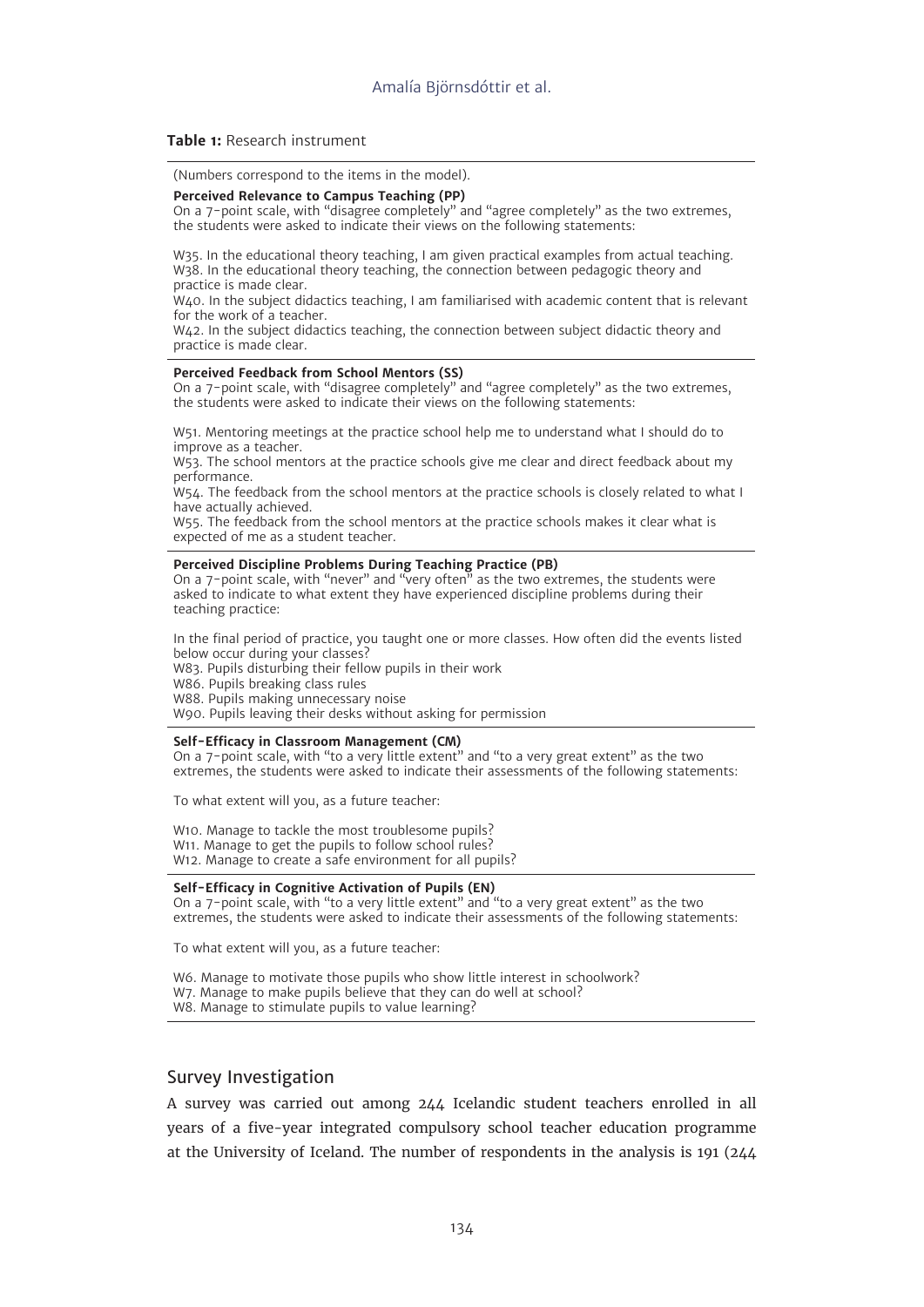participated, but not all of them answered all questions, and some are therefore excluded). These student teachers are enrolled either in campus-based classes or online learning with periodic face-to-face sessions. Around half of the student teachers were online students. The survey was designed so that student teachers were asked to recall the extent to which they had experienced their studies as relevant during their practice period, the experiences they had with their practice school mentor, and their perceptions of the relevance of their on-campus courses.

Data were collected during the spring semester of 2017. The survey was introduced to student teachers during on-campus lessons in which both student teachers in the online programme and campus-based student teachers were present; subsequently, a link to the survey was sent to the students' university email accounts. Students were told that they did not have to participate; moreover, the survey was anonymous and did not require the approval of a school-based ethics committee.

| <b>LATENT</b>   |                 |              | <b>ISLAND</b>  |             |           |             |             |              |  |
|-----------------|-----------------|--------------|----------------|-------------|-----------|-------------|-------------|--------------|--|
| <b>VARIABLE</b> | <b>ITEM</b>     | <b>MIN</b>   | <b>MAX</b>     | <b>MEAN</b> | <b>SD</b> | <b>SKEW</b> | <b>KURT</b> | <b>ALPHA</b> |  |
| En              | w6              | $\mathbf{1}$ | $\overline{7}$ | 5.36        | 1.11      | $-0.51$     | 0.52        |              |  |
|                 | w7              | $\mathbf{1}$ | $\overline{7}$ | 5.65        | 1.07      | $-0.80$     | 1.43        | .89          |  |
|                 | w8              | $\mathbf{1}$ | $\overline{7}$ | 5.28        | 1.05      | $-0.37$     | 0.76        |              |  |
| Cm              | W <sub>10</sub> | $\mathbf{1}$ | 7              | 4.77        | 1.35      | $-0.37$     | 0.09        | .80          |  |
|                 | W11             | $\mathbf{1}$ | $\overline{7}$ | 5.09        | 1.21      | $-0.64$     | 0.64        |              |  |
|                 | W12             | $\mathbf{1}$ | $\overline{7}$ | 5.58        | 1.17      | $-0.74$     | 0.66        |              |  |
| Pp              | W35             | $\mathbf{1}$ | $\overline{7}$ | 4.23        | 1.62      | $-0.06$     | $-0.59$     | .90          |  |
|                 | w38             | $\mathbf{1}$ | 7              | 4.01        | 1.59      | $-0.08$     | $-0.59$     |              |  |
|                 | W40             | $\mathbf{1}$ | 7              | 4.70        | 1.55      | $-0.45$     | $-0.38$     |              |  |
|                 | W <sub>42</sub> | $\mathbf{1}$ | $\overline{7}$ | 4.32        | 1.59      | $-0.31$     | $-0.57$     |              |  |
| Ss              | W51             | $\mathbf{1}$ | 7              | 5.64        | 1.44      | $-1.17$     | 1.29        | .90          |  |
|                 | W53             | $\mathbf{1}$ | $\overline{7}$ | 5.61        | 1.67      | $-1.20$     | 0.64        |              |  |
|                 | W54             | $\mathbf{1}$ | $\overline{7}$ | 5.90        | 1.48      | $-1.47$     | 1.62        |              |  |
|                 | W55             | $\mathbf{1}$ | $\overline{7}$ | 5.54        | 1.71      | $-1.20$     | 0.68        |              |  |
| Pb              | w83             | $\mathbf{1}$ | $\overline{7}$ | 4.50        | 1.57      | 0.06        | $-0.80$     | .87          |  |
|                 | w86             | $\mathbf{1}$ | $\overline{7}$ | 2.73        | 1.60      | 1.00        | 0.19        |              |  |
|                 | w88             | $\mathbf{1}$ | $\overline{7}$ | 3.42        | 1.61      | 0.44        | $-0.65$     |              |  |
|                 | w90             | 1            | 7              | 3.09        | 1.74      | 0.66        | $-0.52$     |              |  |

**Table 2:** Descriptive statistics ('Skew' means 'skewness' and 'Kurt' means 'kurtosis)

## **Analytical Method**

Structural equation modelling (SEM) was used as an analytical method (Kline, 2005). (In fact, SEM is suitable for confirmatory factor analysis and path analysis.) Assessments of appropriateness are based on the p-value of the  $\chi$ 2-value, RMSEA (root mean square error of approximation), TLI (Tucker Lewis index), GFI (goodness-of-fit index), and CFI (comparative fit index). The criteria p > 0.05; TLI, GFI, and CFI > 0.95;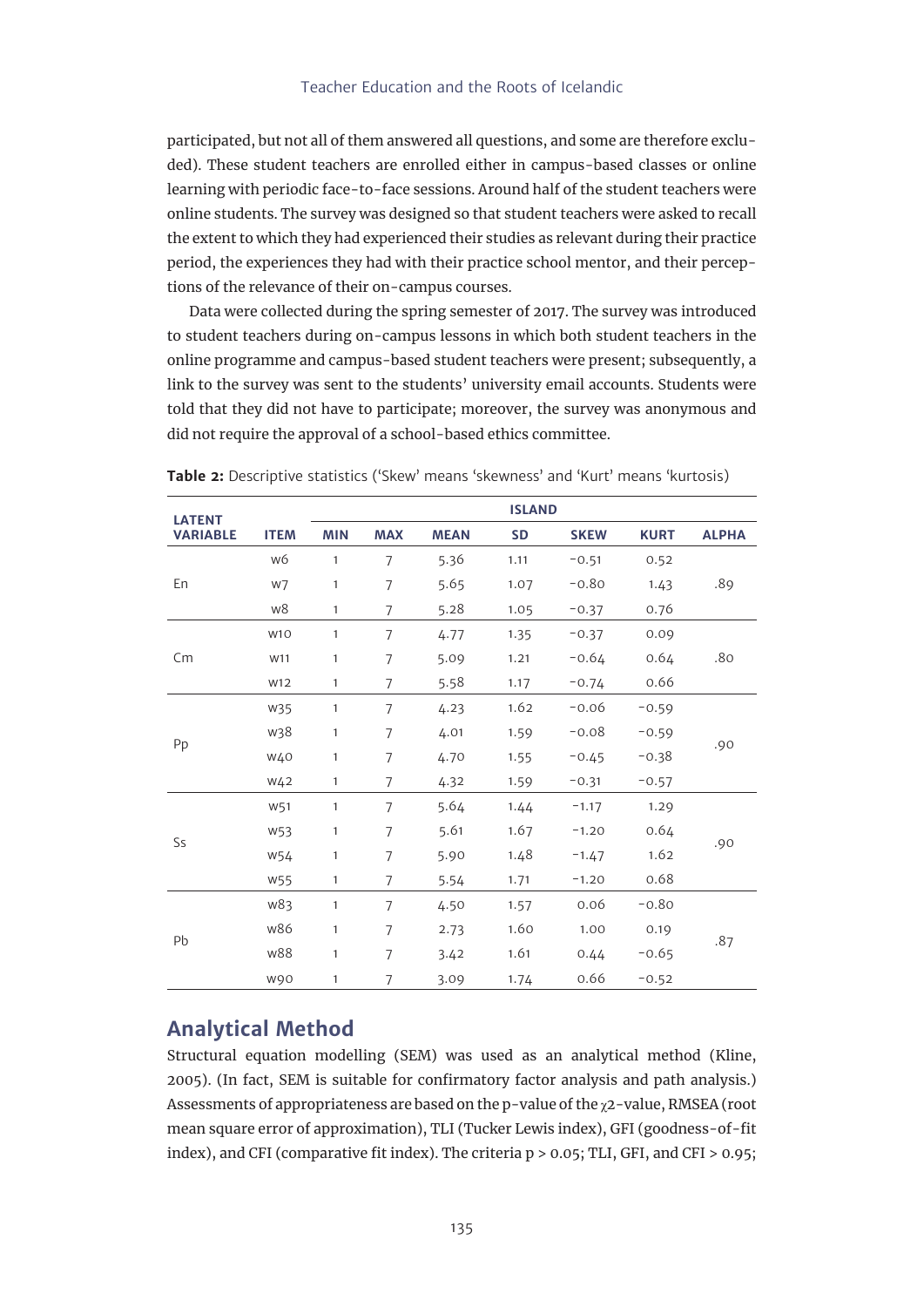and RMSEA < 0.05 indicate a good match, while p > 0.05; TLI, GFI, and CFI > 0.90; and RMSEA < 0.08 indicate an acceptable match between model and data (Blunch, 2008; Kline, 2005). Measurement models and structural models were estimated with the help of IBM SPSS 19 and AMOS 19. Measurements of Cronbach's alpha varied between 0.80 and 0.90, which is an acceptable rate. Kurtosis and skewness were also acceptable.

## **Results**

The fit indices RMSEA = 0.069, p < 0.05, TLI = 0.935, GFI = 0.887, and CFI = 0.947, indicate that the model fits the data acceptably.

## The Estimated Structural Model

Figure 1 shows the estimated structural model in which self-efficacy in learner engagement and self-efficacy in classroom management are the dependent variables. Ellipses represent the terms that are to be measured, circles represent measurement



**Figure 1:** Hypothesised model of relationships between the endogenous variables (self-efficacy in classroom management (CM) and cognitive activation of pupils (EN)) and the exogenous variable (experiences on campus (PP) and practice teaching in schools (SS), as well as perceived discipline problems during teaching practice (PB)).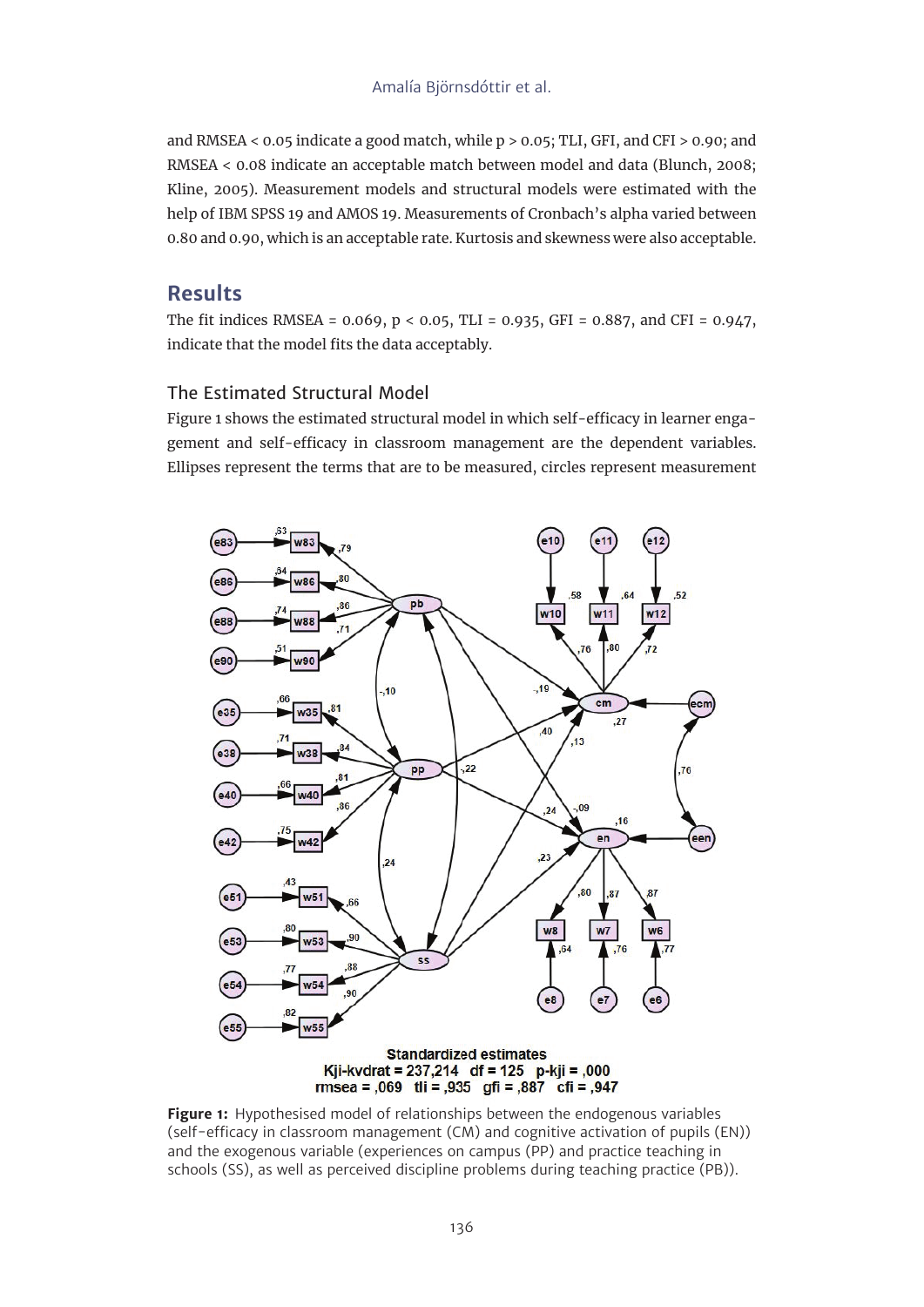errors, and rectangles represent the measured variables. The structural model consists of terms with paths (arrows) between them. The path arrows indicate theoretical common causes (reciprocal relations cannot be excluded), and the figures (standardised regression coefficients) reflect the measured strength of the connections, which increases with the numerical value.

In Table 3, the hypotheses and results of the research are listed.

| <b>HYPOTHESIS</b> | <b>WORDING</b>                                                                                                                               | <b>RESULT OF RESEARCH</b>                                                                                                                                                                 |
|-------------------|----------------------------------------------------------------------------------------------------------------------------------------------|-------------------------------------------------------------------------------------------------------------------------------------------------------------------------------------------|
| $\mathbf{1}$      | Problem behaviour in the classroom is<br>negatively related to student teachers'<br>self-efficacy in classroom management.                   | The association ( $b$ ( $pb \rightarrow cm$ ) = -.19)<br>in Figure 1 is somewhat weak, but<br>the loading of the relationship<br>is as expected. The hypothesis is<br>somewhat supported. |
| $\overline{2}$    | Problem behaviour in the classroom is<br>negatively related to student teachers'<br>self-efficacy in cognitive activation.                   | The association ( $b$ ( $pb \rightarrow en$ ) = -.09)<br>in Figure 1 is weak, but the loading of<br>the relationship is as expected. The<br>hypothesis is not supported.                  |
| 3                 | School mentors' support, in the form of<br>dialogue, is positively related to student<br>teachers' self-efficacy in classroom<br>management. | The association ( $b$ (ss $\rightarrow$ cm) = .13) in<br>Figure 1 is weak and does not support<br>the hypothesis.                                                                         |
| 4                 | School mentors' support in the form of<br>dialogue is positively related to student<br>teachers' self-efficacy in cognitive<br>activation.   | The association (b(ss $\rightarrow$ en) = .23) in<br>Figure 1 supports the hypothesis.                                                                                                    |
| 5                 | The higher the perceived relevance<br>of campus teaching, the more self-<br>efficacy in classroom management is<br>nurtured.                 | The association (b(pp $\rightarrow$ cm) = .40)<br>in Figure 1 is quite strong and<br>supports the hypothesis.                                                                             |
| 6                 | The higher the perceived relevance<br>of campus teaching, the more self-<br>efficacy in cognitive activation is<br>nurtured.                 | The association (b(pp $\rightarrow$ en) = .24) in<br>Figure 1 is quite strong and supports<br>the hypothesis.                                                                             |

#### **Table 3:** Hypotheses and results

## **Discussion**

The purpose of this study was to explore the roots of Icelandic student teachers' instructional self-efficacy. More specifically, we wanted to estimate the strength of the relationships between assumed exogenous variables and the endogenous variables of self-efficacy through referring to the two aspects of instructional self-efficacy, i.e., classroom management and learner engagement. The hypotheses and indicators were based on previous research (Skaalvik & Skaalvik, 2007, 2010). However, we are not aware of any previous studies of instructional self-efficacy among Icelandic student teachers.

Although the associations between problem behaviour in the classroom and student teachers' self-efficacy in classroom management and learner engagement are rather weak, the loadings of these associations are as expected. Our study is therefore best understood as a first approach to investigating the variance in Icelandic student teachers' instructional self-efficacy. Our theoretical model is only a parsimonious model of *explanans* and *explananda*. In future research, we can imagine having a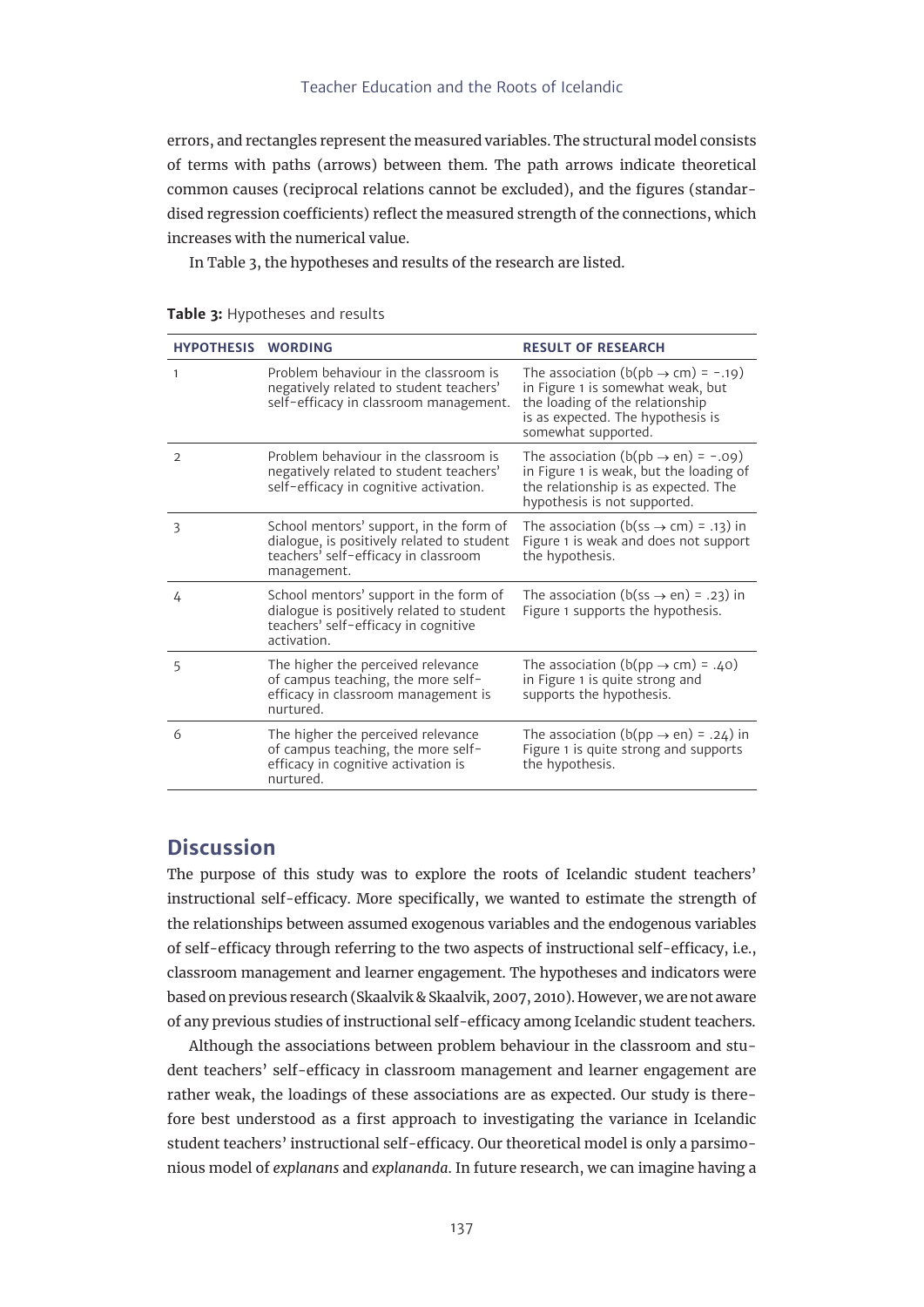richer set of variables that may serve as possibilities for explaining instructional selfefficacy. School practice in overly demanding school classes might be unfruitful for the development of student teachers' self-efficacy in classroom management. If their self-efficacy becomes too low after their initial experiences as classroom teachers, they might drop out of teacher education altogether. However, reducing encounters with realistic challenges during training may be regarded as preparing prospective teachers for a deceptively easy teaching environment. One view is that "Greater efficacy leads to greater effort and persistence, which leads to better performance, which in turn leads to greater efficacy" (Tschannen-Moran et al., 1998, p. 234). However, the means of the self-efficacy items used in this study are very high; indeed, they are a great deal higher that the neutral midpoint. One plausible inference is that prospective teachers' "confidence in their current efficacy often does more harm than good, especially in the context of teacher education" (Wheately, 2005). If so, this overconfidence leaves teachers vulnerable to reality shock and serious problems when faced with the demands of full-time teaching. Similarly, the idea of emphasizing teacher efficacy confidence may backfire when pupils are highly confident of their ability but view ability as something that one simply possesses or does not possess. It could also backfire when students who are focused on proving their ability to others (i.e., performance goals) give up quickly after experiencing failure.

The path coefficients (standardised regression coefficients) showed a rather weak relationships between problem behaviour and instructional self-efficacy. Despite these associations, we will not exclude problem behaviour from the explanatory scheme of instructional self-efficacy in future studies. Rather than rejecting this theoretically-based assumption, it is more reasonable to adjust or reformulate it. A straightforward falsification of hypotheses based on this study is hardly advisable, although empirical evidence must be taken seriously. Qualitative studies of both student teachers and school mentors may be appropriate to better understand student teachers' perceptions of problem behaviour. One conundrum is the negative relationship between student teachers' perceptions of problem behaviour and perceptions of school mentors' support. School mentors' support in the form of dialogue related more strongly to the student teachers' self-efficacy in learner engagement than to selfefficacy in classroom management. We feel that richer conceptualisations of school mentors' communication (judgementoring versus developmental mentoring, cf. Hobson & Malderez, 2013) could further reveal potentially important aspects of school mentoring. Peer mentoring is also an interesting factor that may nurture instructional self-efficacy. Student teachers may find it easier to cognitively inspire their pupils, but they rely more heavily on their mentors to give them good advice regarding classroom management. One inference we have formulated is that school mentors must work closely with student teachers and address the challenges and improvement efforts needed to nurture student teacher efficacy, as explained by Jónsdóttir (2012).

The strength of the perceptions of on-campus teaching's relevance indicates that campus experiences are important for building student teachers' instructional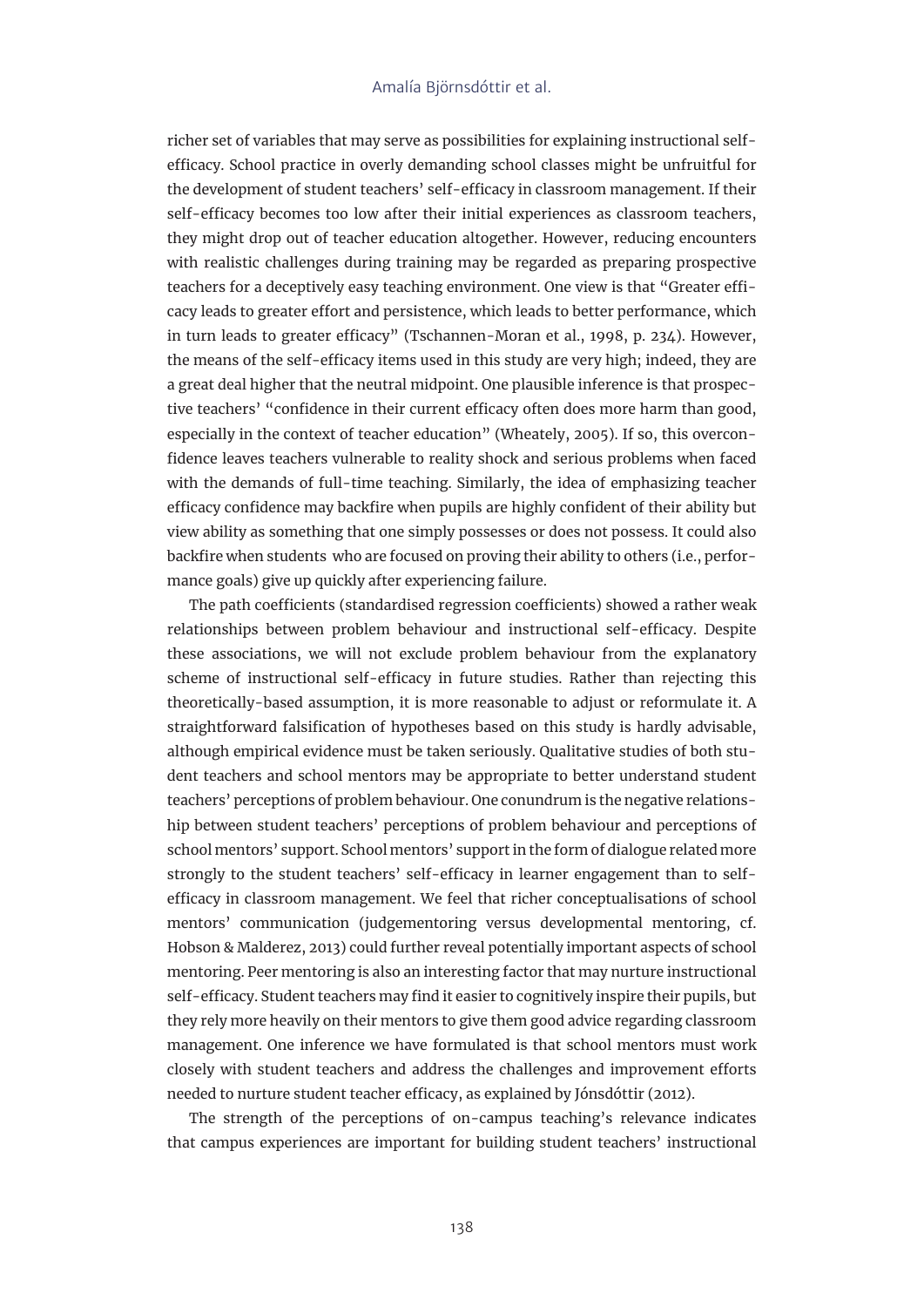self-efficacy (Pendergast et al., 2012). If the associations between the independent and dependent variables represent causal relationships, our findings suggest that the on-campus part of teacher education programmes is important. This is an inference that should be emphasised in a time when teacher education programmes are receiving criticism. One trend in several countries is emphasising school-based teacher education with shorter periods devoted to on-campus teaching and studying academic literature. The results of this Icelandic study show that the variance in the perceptions of the relevance of on-campus experiences has the potential to influence student teachers' instructional self-efficacy. Further research might contribute to a better understanding of what functions well and what functions poorly in this regard.

## **Shortcomings of the Study**

As with all similar studies, this study confronted certain limitations from a methodological stance (for instance, a cross-sectional approach), as well as a conceptual perspective (for instance, parsimonious modelling). We acknowledge these shortcomings and argue that they create a foundation for future studies. First, it should be emphasised that relatively little quantitative research has been carried out in relation to Icelandic student teachers' self-efficacy; therefore, we do not have a solid foundation for empirically related research. Potential extensions may focus on examining the effects of other potentially relevant constructs derived from complementary theoretical frameworks. We will continue with more research on this topic ourselves, and we hope that our study contributes to the corpus of research literature on student teachers' attitudes, identities, and beliefs.

Another limitation is the use of self-reported questionnaire data, as the subjective component of such data is undeniable. While independent judgements can provide meaningful data about an employee's work performance, it is difficult to carry out this process while honouring promises of anonymity. However, qualitative studies may better contribute to our understanding of how student teachers and school mentors experience several aspects of school practice in teacher education programmes. One unanswered question is how coherent the theories promoted on campuses and during actual mentoring sessions at schools are.

A further limitation is the fact that we did not have the opportunity to couple student teachers' self-reporting with objective performance-related goals. It was simply not possible to examine the associations between self-efficacy and several other interesting measurements, such as student attainment, in the wake of student teachers' practicum and the importance of student teachers' subject/didactical subject knowledge.

#### **REFERENCES**

- Anderson, J. R. (1987). Skill acquisition: Compilation of weak-method problem situations. *Psychological Review, 94*(2), 192.
- Bandura, A. (1986). *Social foundations of thought and action: A social cognitive theory.* Prentice-Hall.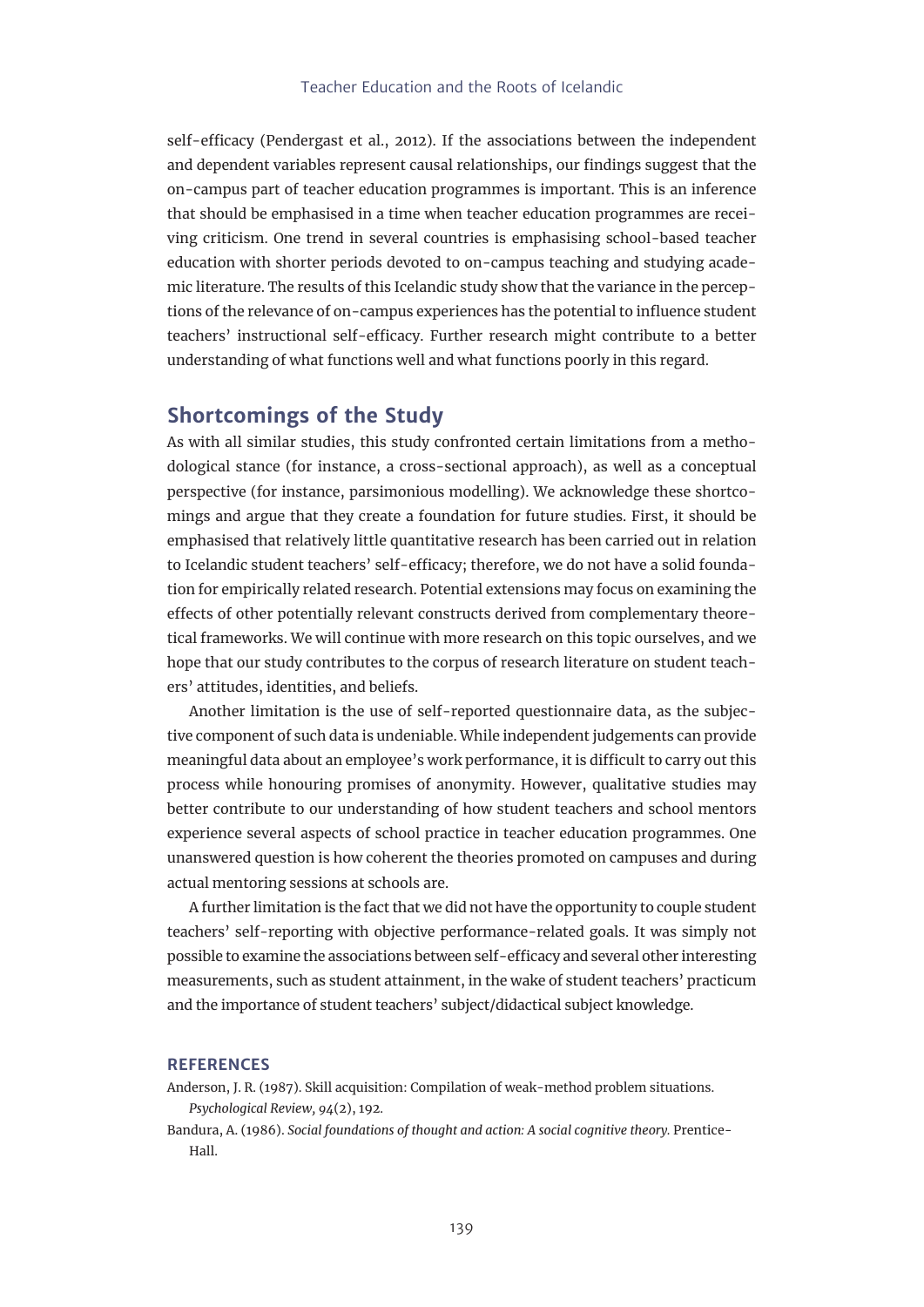Bandura, A. (1997). *Self-efficacy: The exercise of control*. W. H. Freeman.

- Bjarnadóttir, R. (2012). Stefnumótun í kennaranámi: Áhersla á rannsóknir áhersla á vettvang [Policymaking in a teacher education programme]. *Netla – Online Journal of Pedagogy and Education*. <http://netla.hi.is/greinar/ryn/002.pdf>
- Blunch, N. J. (2008). Introduction to structural equation modelling using SPSS and Amos. *Journal of Environmental Psychology, 1*, 1–26.
- Christophersen, K. A., Elstad, E., Solhaug, T., & Turmo, A. (2016). Teacher education programmes and their contribution to student teacher efficacy in classroom management and pupil engagement. *Scandinavian Journal of Educational Research, 60*(2), 240–254.
- Darling-Hammond, L. (2012). *Powerful teacher education: Lessons from exemplary programs*. John Wiley & Sons.
- Depaepe, F., & König, J. (2018). General pedagogical knowledge, self-efficacy and instructional practice: Disentangling their relationship in pre-service teacher education. *Teaching and Teacher Education*, *69*, 177–190. https://doi.org/10.1016/j.tate.2017.10.003
- Elster, J. (1998). A plea for mechanisms. Social mechanisms: An analytical approach to social theory. In P. Hedstrom, & R. Swedberg (Eds.), *Social mechanisms* (pp. 45–73). Cambridge University Press.
- Eurydice. (2018). *Teaching careers in Europe: Access, progression and support. Eurydice report.* Publications Office of the European Union.
- Eyjólfsson, H. E., & Jónsson, S. H. (2017). *Skýrsla til starfshóps um nýliðun og bætt starfsumhverfi grunnskólakennara í Reykjavík. Könnun á meðal útskriftaárganga úr kennaranámi HÍ/KHÍ og HA árin 2000–2012* [Report of committee about recruitment and better work environment for compulsory school teachers in Reykjavík. Survey of graduates from teacher education at the University of Iceland and University of Akureyri in the years 2000–2012]. Rannsóknarsetur í mannfjöldafræðum.
- Feldon, D. F. (2007). Cognitive load and classroom teaching: The double-edged sword of automaticity. *Educational Psychologist, 42*(3), 123–137.
- Gibson, S., & Dembo, M. H. (1984). Teacher efficacy: A construct validation. *Journal of Educational Psychology, 76*(4), 569–582.
- Gísladóttir, B., Haraldsson, H., & Björnsdóttir, A. (2019). Samband menntunar foreldra við frammistöðu þátttakenda í PISA-könnuninni á Norðurlöndum [The relation between parents' education level and students' performance in the PISA study]. *Netla – Online Journal of Pedagogy and Education*. [https://netla.hi.is/serrit/2019/altjodlegar\\_menntakannanir/03.pdf](https://netla.hi.is/serrit/2019/altjodlegar_menntakannanir/03.pdf)

Haladyna, T. M., & Rodriguez, M. C. (2013). *Developing and validating test items*. Routledge.

- Hempel, C. G. (1965). *Aspects of scientific explanation*. The Free Press.
- Hobson, A. J., & Malderez, A. (2013). Judgementoring and other threats to realizing the potential of school-based mentoring in teacher education. *International Journal of Mentoring and Coaching in Education, 2*(2), 89–108.
- Hoy, W. K., & Woolfolk, A. E. (1993). Teachers' sense of efficacy and the organizational health of schools. *Elementary School Journal, 93*, 356–372.
- Ibrahim, A., Clark, K., Reese, M. J., & Shingles, R. (2020). The effects of a teaching development institute for early career researchers on their intended teaching strategies, course design, beliefs about instructors' and students' knowledge, and instructional self-efficacy: The case of the Teaching Institute at Johns Hopkins University. *Studies in Educational Evaluation*, *64*, 100836. https://doi.org/10.1016/j.stueduc.2020.100836
- Jóhannsdóttir, Þ. J., & Björnsdóttir, A. (2018). Staðnemar og fjarnemar í grunnskólakennaranámi við Menntavísindasvið: Bakgrunnur, viðhorf og áhugi á að starfa við kennslu [On-campus and distance students inthe compulsory teacher education program at the University of Iceland School of Education: Background, attitudes and commitment to the teaching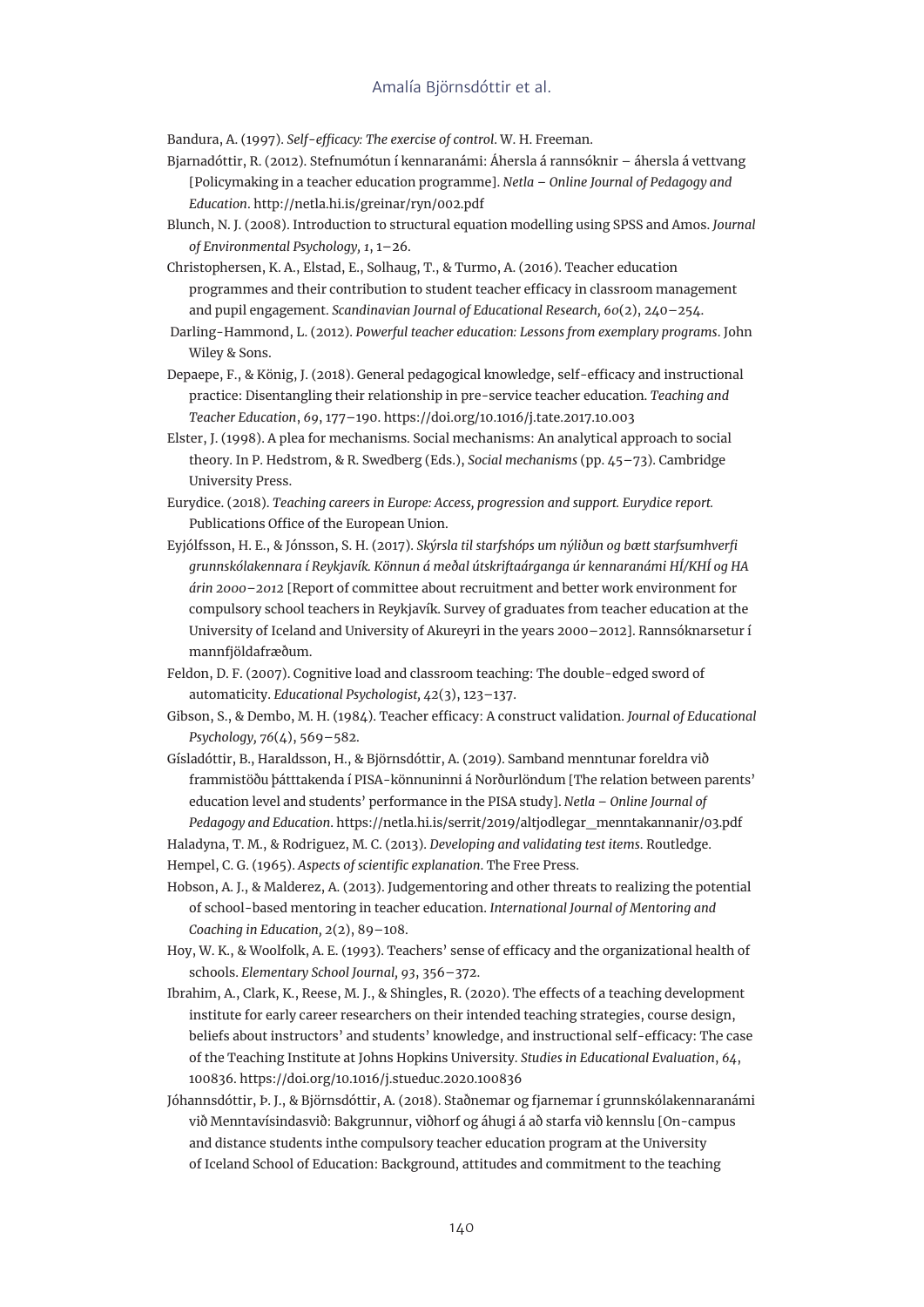#### Teacher Education and the Roots of Icelandic

profession]. *Netla – Online Journal of Pedagogy and Education.* [https://netla.hi.is/](https://netla.hi.is/greinar/2018/ryn/11.pdf) [greinar/2018/ryn/11.pdf](https://netla.hi.is/greinar/2018/ryn/11.pdf)

- Jónsdóttir, L. M. (2012). "Það er náttúrulega ekki hægt að kenna manni allt": viðhorf byrjenda í grunnskólakennslu til kennaranáms síns [It is of course not possible to teach everything: Beginning teachers' attitudes toward their teacher education programme]. *Netla – Online Journal of Pedagogy and Education*. https://netla.hi.is/greinar/2012/ryn/005.pdf
- Jónsson, Þ. A. (2019). Er búsetumunur á námsárangri þegar ólík þjóðfélagsstaða er tekin með í reikninginn? [Is there a rural-urban difference in learning outcomes of students in Iceland when social status of students is accounted for?] *Icelandic Journal of Education*, *28*(1), 63−87. <https://doi.org/10.24270/tuuom.2019.28.4>
- Juuti, K., Christophersen, K. A., Elstad, E., Solhaug, T., & Turmo, A. (2018). Finnish teacher education and its contributions to preservice teachers' instructional self-efficacy. *Issues in Educational Research, 28*(2), 422–437.
- Klassen, R. M., Tze, V. M. C., Betts, S. M. G., & Kelly, A. (2010). Teacher efficacy research 1998–2009: Signs of progress or unfulfilled promise? *Educational and Psychological Review, 23*(1), 21–43.
- Kline, R. B. (2005). *Principles and practice of structural equation modelling*. Guilford Press.
- Künsting, J., Neuber, V., and Lipowsky, F. (2016). Teacher self-efficacy as a long-term predictor of instructional quality in the classroom. *European Journal of Psychology of Education*, 31, 299–322. https://doi.org/10.1007/s10212-015-0272-7
- Leinhardt, G., & Greeno, J. G. (1986). The cognitive skill of teaching. *Journal of Educational Psychology, 78*(2), 75–95.
- Lejonberg, E., & Tiplic, D. (2016). Clear mentoring: Contributing to mentees' professional selfconfidence and intention to stay in their job. *Mentoring & Tutoring: Partnership in Learning, 24*(4), 290–305.
- Liaw, E. C. (2009). Teacher efficacy of pre-service teachers in Taiwan: The influence of classroom teaching and group discussions. *Teaching and Teacher Education, 25*(1), 176–180.
- Lin, H. L., & Gorrell, J. (2001). Exploratory analysis of pre-service teacher efficacy in Taiwan. *Teaching and Teacher Education, 17*(5), 623–635.
- Maclellan, E. (2017). Shaping agency through theorizing and practising teaching in teacher education. In D.J. Clandinin & J. Husu (Eds.), *The Sage handbook of research on teacher education*, (Vol. 1, pp. 253-264). Sage.
- Menntamálastofnun. (2019). *Helstu niðurstöður PISA 2018 [Highlights of PISA 2018].* Menntamálastofnun.
- Moos, D. C., & Pitton, D. (2014). Student teacher challenges: Using the cognitive load theory as an explanatory lens. *Teaching Education, 25*(2), 127–141.
- OECD. (2018). *Effective teacher policies: Insights from PISA*. OECD Publishing. [https://doi.org/](https://doi.org/10.1787/9789264301603-en) [10.1787/9789264301603-en](https://doi.org/10.1787/9789264301603-en)
- OECD. (2019a). *Iceland. Student performance (PISA 2018).* OECD.
- OECD. (2019b). *PISA 2018 results (Volume III): What school life means for students' lives.* OECD Publishing. https://doi.org/10.1787/acd78851-en
- Ólafsson, R. (2019). *TALIS 2018: Starfshættir og viðhorf kennara og skólastjóra á unglingastigi grunnskóla [TALIS 2018: Practices and attitudes of teachers and principals at lower secondary schools].* Menntamálastofnun. [https://mms.is/sites/mms.is/files/vefutgafa\\_-\\_talis\\_2019.pdf](https://mms.is/sites/mms.is/files/vefutgafa_-_talis_2019.pdf)
- Paas, F., Renkl, A., & Sweller, J. (2004). Cognitive load theory: Instructional implications of the interaction between information structures and cognitive architecture. *Instructional Science, 32*(1/2), 1–8.
- Pendergast, D., Garvis, S., & Keogh, J. (2011). Pre-service student-teacher self-efficacy beliefs: An insight into the making of teachers. *Australian Journal of Teacher Education*, 36(12), 46–58. Popper, K. R. (1972). *Objective knowledge*. Oxford University Press.